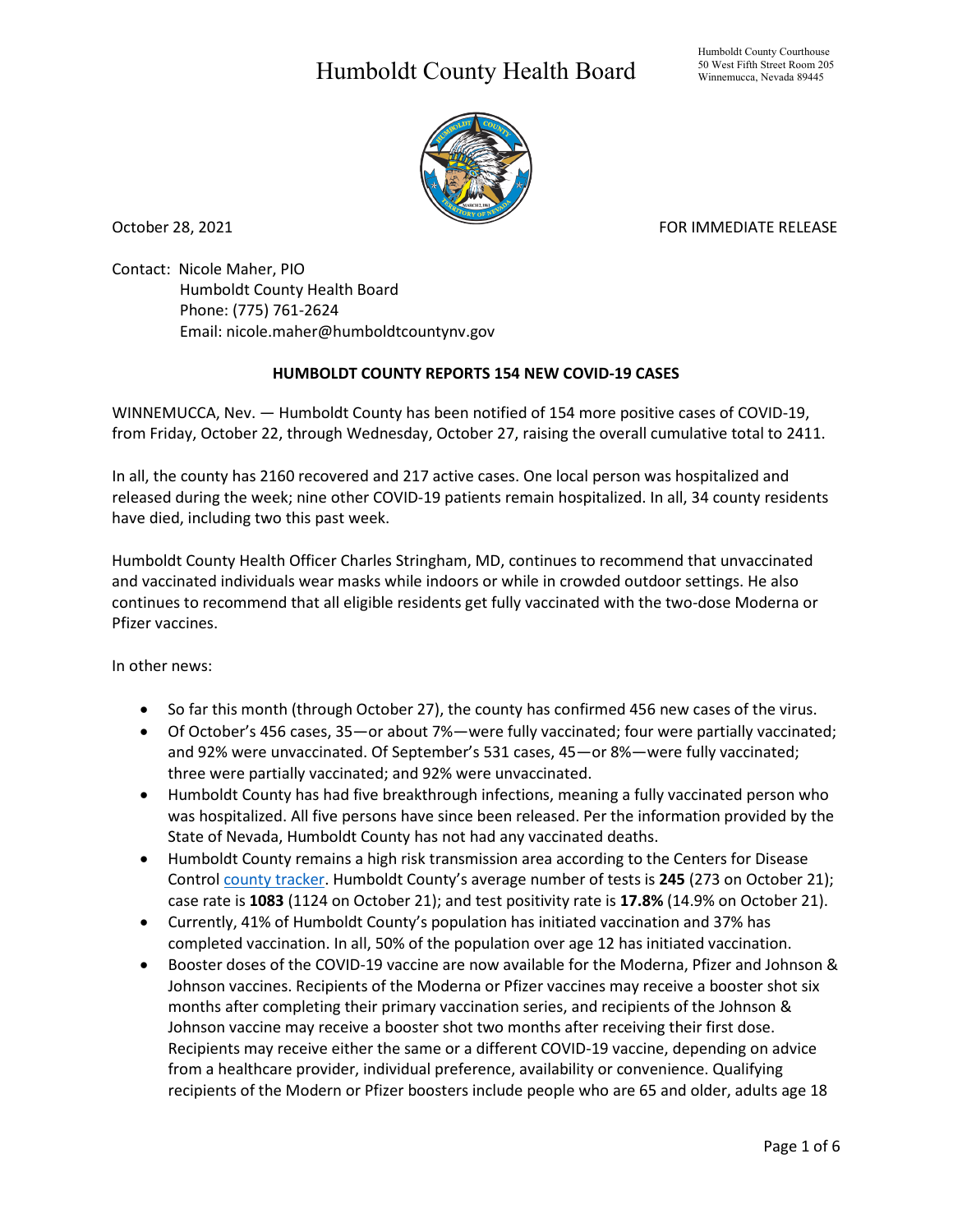and older who are immunocompromised or who have certain underlying health conditions, and adults age 18 and older who are at higher risk due to their occupational or institutional setting. All individuals 18 years of age or older who received a Johnson & Johnson vaccine should receive a booster dose two months after their first shot.

| Case # | Gender | <b>Age Range</b> | <b>Contact</b>      | <b>Status</b>    |
|--------|--------|------------------|---------------------|------------------|
| 2258   | Man    | 40s              | Under investigation | Self-isolating   |
| 2259   | Man    | 50s              | Under investigation | Self-isolating   |
| 2260   | Woman  | 50s              | Under investigation | Self-isolating   |
| 2261   | Woman  | 60s              | Under investigation | Self-isolating   |
| 2262   | Woman  | 30 <sub>s</sub>  | Under investigation | Self-isolating   |
| 2263   | Woman  | 60s              | Under investigation | Self-isolating   |
| 2264   | Man    | 60s              | Under investigation | <b>Deceased</b>  |
| 2265   | Woman  | 20s              | Under investigation | Self-isolating   |
| 2266   | Man    | 20s              | Under investigation | Self-isolating   |
| 2267   | Man    | 60s              | Under investigation | Self-isolating   |
| 2268   | Woman  | 40s              | Under investigation | Self-isolating   |
| 2269   | Male   | Child            | Under investigation | Self-isolating   |
| 2270   | Man    | 30s              | Under investigation | Self-isolating   |
| 2271   | Female | Teen             | Under investigation | Self-isolating   |
| 2272   | Man    | 50s              | Under investigation | <b>Recovered</b> |
| 2273   | Woman  | 40s              | Under investigation | Self-isolating   |
| 2274   | Female | Teen             | Under investigation | Self-isolating   |
| 2275   | Female | Teen             | Under investigation | Self-isolating   |
| 2276   | Woman  | 40s              | Under investigation | Self-isolating   |
| 2277   | Woman  | 30s              | Under investigation | Self-isolating   |
| 2278   | Man    | 50s              | Under investigation | Self-isolating   |
| 2279   | Woman  | 20s              | Under investigation | Self-isolating   |
| 2280   | Female | Child            | Under investigation | Self-isolating   |
| 2281   | Man    | 50s              | Under investigation | <b>Recovered</b> |
| 2282   | Woman  | 50s              | Under investigation | Recovered        |
| 2283   | Woman  | 60s              | Under investigation | Self-isolating   |
| 2284   | Man    | 20s              | Under investigation | Self-isolating   |
| 2285   | Male   | Teen             | Under investigation | Self-isolating   |
| 2286   | Woman  | 50s              | Under investigation | Self-isolating   |
| 2287   | Woman  | 70s              | Under investigation | Self-isolating   |
| 2288   | Man    | 60s              | Under investigation | Self-isolating   |
| 2289   | Man    | 50s              | Under investigation | Recovered        |
| 2290   | Male   | Child            | Under investigation | Self-isolating   |
| 2291   | Woman  | 50s              | Under investigation | Self-isolating   |
| 2292   | Man    | 20s              | Under investigation | Self-isolating   |
| 2293   | Man    | 20s              | Under investigation | Self-isolating   |
| 2294   | Man    | 30s              | Under investigation | Self-isolating   |
| 2295   | Woman  | 20s              | Under investigation | Self-isolating   |

Brief summary information of Humboldt County's latest cases follows: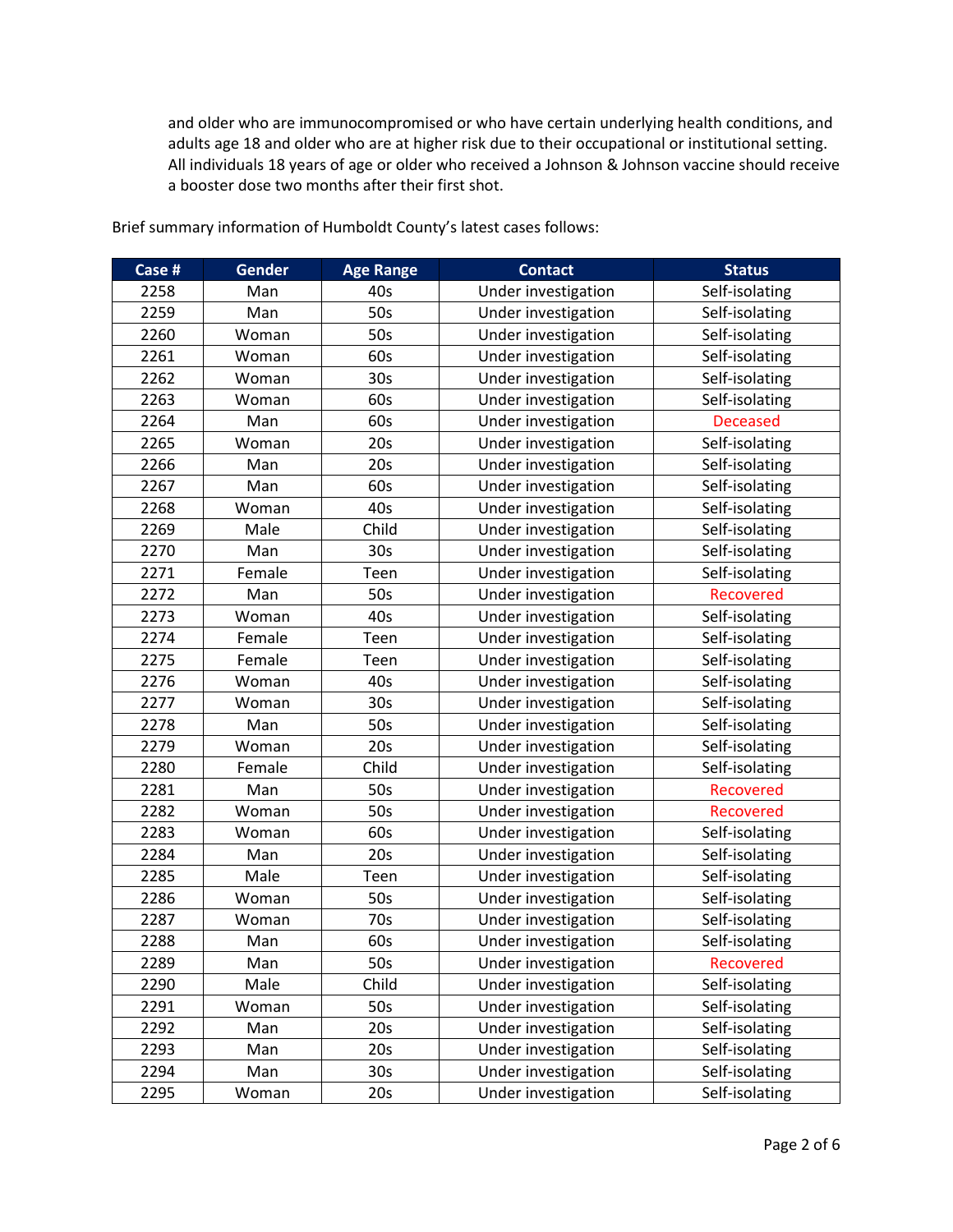| Case # | <b>Gender</b> | <b>Age Range</b> | <b>Contact</b>      | <b>Status</b>  |
|--------|---------------|------------------|---------------------|----------------|
| 2296   | Man           | 60s              | Under investigation | Self-isolating |
| 2297   | Woman         | 60s              | Under investigation | Self-isolating |
| 2298   | Woman         | 40s              | Under investigation | Self-isolating |
| 2299   | Man           | 20s              | Under investigation | Self-isolating |
| 2300   | Woman         | 30s              | Under investigation | Self-isolating |
| 2301   | Man           | 60s              | Under investigation | Self-isolating |
| 2302   | Woman         | 30 <sub>s</sub>  | Under investigation | Self-isolating |
| 2303   | Man           | 40s              | Under investigation | Self-isolating |
| 2304   | Woman         | 60s              | Under investigation | Hospitalized   |
| 2305   | Man           | 30 <sub>s</sub>  | Under investigation | Self-isolating |
| 2306   | Man           | 70s              | Under investigation | Hospitalized   |
| 2307   | Woman         | 60s              | Under investigation | Hospitalized   |
| 2308   | Man           | 60s              | Under investigation | Self-isolating |
| 2309   | Female        | Teen             | Under investigation | Self-isolating |
| 2310   | Male          | Child            | Under investigation | Self-isolating |
| 2311   | Woman         | 40s              | Under investigation | Self-isolating |
| 2312   | Man           | 40s              | Under investigation | Self-isolating |
| 2313   | Woman         | 50s              | Under investigation | Self-isolating |
| 2314   | Woman         | 50s              | Under investigation | Self-isolating |
| 2315   | Man           | 30 <sub>s</sub>  | Under investigation | Self-isolating |
| 2316   | Woman         | 30s              | Under investigation | Self-isolating |
| 2317   | Female        | Teen             | Under investigation | Self-isolating |
| 2318   | Woman         | 30 <sub>s</sub>  | Under investigation | Self-isolating |
| 2319   | Female        | Teen             | Under investigation | Self-isolating |
| 2320   | Male          | Teen             | Under investigation | Self-isolating |
| 2321   | Man           | 30 <sub>s</sub>  | Under investigation | Self-isolating |
| 2322   | Man           | 60s              | Under investigation | Self-isolating |
| 2323   | Man           | 50s              | Under investigation | Self-isolating |
| 2324   | Woman         | 30s              | Under investigation | Self-isolating |
| 2325   | Woman         | 30s              | Under investigation | Self-isolating |
| 2326   | Man           | 30 <sub>s</sub>  | Under investigation | Self-isolating |
| 2327   | Man           | 40s              | Under investigation | Self-isolating |
| 2328   | Woman         | 50s              | Under investigation | Self-isolating |
| 2329   | Man           | 50s              | Under investigation | Self-isolating |
| 2330   | Male          | Child            | Under investigation | Recovered      |
| 2331   | Man           | 40s              | Under investigation | Hospitalized   |
| 2332   | Woman         | 20s              | Under investigation | Self-isolating |
| 2333   | Man           | 60s              | Under investigation | Self-isolating |
| 2334   | Man           | 20s              | Under investigation | Self-isolating |
| 2335   | Woman         | 60s              | Under investigation | Self-isolating |
| 2336   | Woman         | 20s              | Under investigation | Self-isolating |
| 2337   | Woman         | 20s              | Under investigation | Self-isolating |
| 2338   | Man           | 60s              | Under investigation | Self-isolating |
| 2339   | Woman         | 50s              | Under investigation | Self-isolating |
| 2340   | Man           | 50s              | Under investigation | Self-isolating |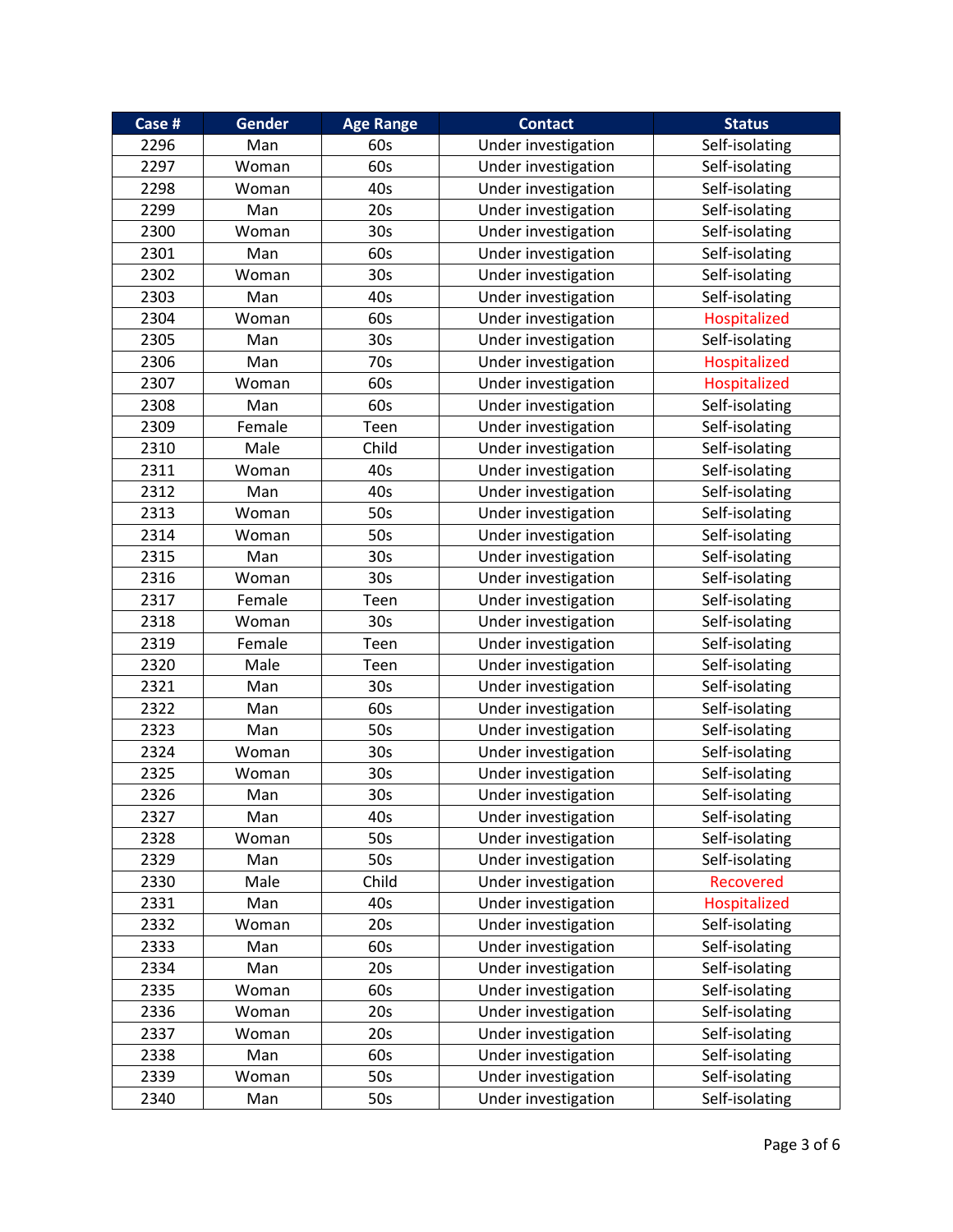| Case # | <b>Gender</b> | <b>Age Range</b> | <b>Contact</b>      | <b>Status</b>  |
|--------|---------------|------------------|---------------------|----------------|
| 2341   | Woman         | 20s              | Under investigation | Self-isolating |
| 2342   | Woman         | 30 <sub>s</sub>  | Under investigation | Self-isolating |
| 2343   | Man           | 20s              | Under investigation | Self-isolating |
| 2344   | Female        | Teen             | Under investigation | Self-isolating |
| 2345   | Woman         | 40s              | Under investigation | Self-isolating |
| 2346   | Man           | 30 <sub>s</sub>  | Under investigation | Self-isolating |
| 2347   | Female        | Child            | Under investigation | Self-isolating |
| 2348   | Woman         | 20s              | Under investigation | Self-isolating |
| 2349   | Man           | 40s              | Under investigation | Self-isolating |
| 2350   | Male          | Child            | Under investigation | Self-isolating |
| 2351   | Male          | Teen             | Under investigation | Self-isolating |
| 2352   | Female        | Child            | Under investigation | Self-isolating |
| 2353   | Male          | Teen             | Under investigation | Self-isolating |
| 2354   | Male          | Teen             | Under investigation | Self-isolating |
| 2355   | Man           | 40s              | Under investigation | Self-isolating |
| 2356   | Woman         | 70s              | Under investigation | Self-isolating |
| 2357   | Man           | 70s              | Under investigation | Self-isolating |
| 2358   | Woman         | 30 <sub>s</sub>  | Under investigation | Self-isolating |
| 2359   | Man           | 30 <sub>s</sub>  | Under investigation | Self-isolating |
| 2360   | Woman         | 20s              | Under investigation | Self-isolating |
| 2361   | Woman         | 50s              | Under investigation | Self-isolating |
| 2362   | Female        | Child            | Under investigation | Self-isolating |
| 2363   | Man           | 50s              | Under investigation | Self-isolating |
| 2364   | Male          | Teen             | Under investigation | Self-isolating |
| 2365   | Male          | Teen             | Under investigation | Self-isolating |
| 2366   | Man           | 30 <sub>s</sub>  | Under investigation | Self-isolating |
| 2367   | Woman         | 20s              | Under investigation | Self-isolating |
| 2368   | Man           | 50s              | Under investigation | Self-isolating |
| 2369   | Woman         | 40s              | Under investigation | Self-isolating |
| 2370   | Man           | 40s              | Under investigation | Self-isolating |
| 2371   | Man           | 50s              | Under investigation | Self-isolating |
| 2372   | Woman         | 40s              | Under investigation | Self-isolating |
| 2373   | Man           | 60s              | Under investigation | Self-isolating |
| 2374   | Man           | 20s              | Under investigation | Self-isolating |
| 2375   | Man           | 60s              | Under investigation | Self-isolating |
| 2376   | Man           | 60s              | Under investigation | Self-isolating |
| 2377   | Female        | Child            | Under investigation | Self-isolating |
| 2378   | Male          | Teen             | Under investigation | Self-isolating |
| 2379   | Female        | Teen             | Under investigation | Self-isolating |
| 2380   | Man           | 30 <sub>s</sub>  | Under investigation | Self-isolating |
| 2381   | Man           | 60s              | Under investigation | Self-isolating |
| 2382   | Woman         | 60s              | Under investigation | Self-isolating |
| 2383   | Woman         | 30 <sub>s</sub>  | Under investigation | Self-isolating |
| 2384   | Female        | Child            | Under investigation | Self-isolating |
| 2385   | Man           | 40s              | Under investigation | Self-isolating |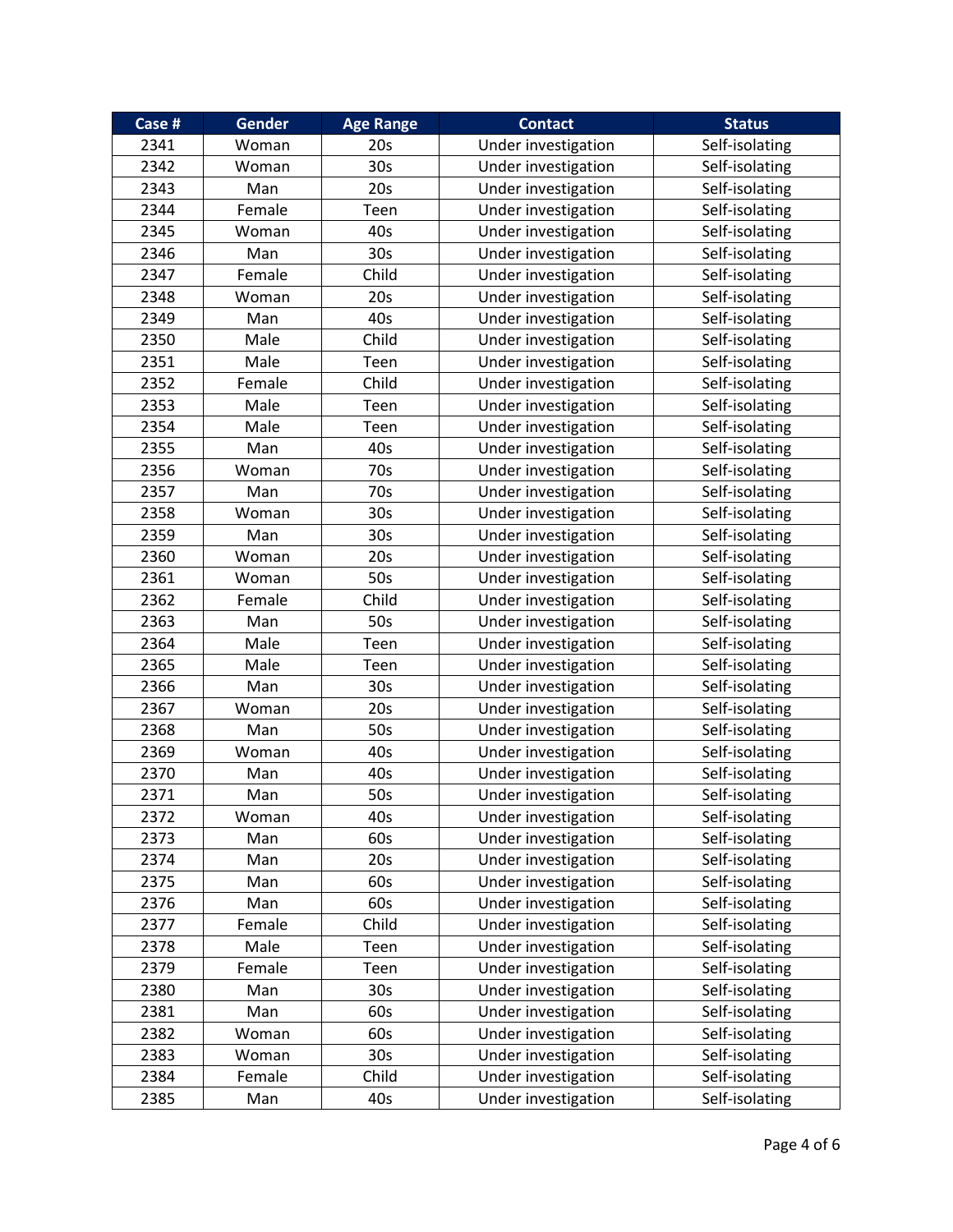| Case # | <b>Gender</b> | <b>Age Range</b> | <b>Contact</b>      | <b>Status</b>  |
|--------|---------------|------------------|---------------------|----------------|
| 2386   | Woman         | 50s              | Under investigation | Self-isolating |
| 2387   | Woman         | 60s              | Under investigation | Self-isolating |
| 2388   | Woman         | 30 <sub>s</sub>  | Under investigation | Self-isolating |
| 2389   | Woman         | 20s              | Under investigation | Self-isolating |
| 2390   | Woman         | 20s              | Under investigation | Self-isolating |
| 2391   | Man           | 20s              | Under investigation | Self-isolating |
| 2392   | Woman         | 30 <sub>s</sub>  | Under investigation | Self-isolating |
| 2393   | Man           | 50s              | Under investigation | Self-isolating |
| 2394   | Male          | Teen             | Under investigation | Self-isolating |
| 2395   | Male          | Teen             | Under investigation | Self-isolating |
| 2396   | Male          | Teen             | Under investigation | Self-isolating |
| 2397   | Male          | Teen             | Under investigation | Self-isolating |
| 2398   | Man           | 20s              | Under investigation | Self-isolating |
| 2399   | Man           | 20s              | Under investigation | Self-isolating |
| 2400   | Woman         | 20s              | Under investigation | Self-isolating |
| 2401   | Female        | Child            | Under investigation | Self-isolating |
| 2402   | Male          | Child            | Under investigation | Self-isolating |
| 2403   | Woman         | 40s              | Under investigation | Self-isolating |
| 2404   | Woman         | 60s              | Under investigation | Self-isolating |
| 2405   | Male          | Child            | Under investigation | Self-isolating |
| 2406   | Man           | 60s              | Under investigation | Self-isolating |
| 2407   | Male          | Child            | Under investigation | Self-isolating |
| 2408   | Man           | 40s              | Under investigation | Self-isolating |
| 2409   | Male          | Teen             | Under investigation | Self-isolating |
| 2410   | Male          | Child            | Under investigation | Self-isolating |
| 2411   | Male          | Child            | Under investigation | Self-isolating |

The following vaccination opportunities are available to Humboldt County residents:

- **Ridley's Pharmacy** is offering the Moderna, Pfizer and Johnson & Johnson vaccines to Humboldt County residents age 18 and older. No appointment is necessary; drop by anytime between 9 a.m. and 6 p.m. Monday through Friday, not including holidays.
- **The Walmart Pharmacy** in Winnemucca is offering COVID-19 vaccines to all individuals age 12 and older, including booster and third doses for qualifying individuals. Vaccine type depends on age and availability. No appointment is necessary; go to the pharmacy drop-off window to ask for assistance.
- **The Community Health Nurse** is offering vaccination appointments to all individuals age 12 and older. Moderna and Pfizer third doses are available for immunocompromised persons; additionally, the Pfizer third dose is available for law enforcement, medical and first responder personnel. Moderna, Pfizer and J&J boosters are also available to qualifying persons. Please call (775) 623-6575 to schedule.

Local COVID-19 information is available in Spanish [@CovidEspanol.](https://www.facebook.com/CovidEspanol) Humboldt County COVID-19 updates and information are available in English at [@HumboldtCountyNV,](https://www.facebook.com/humboldtcountynv) at [www.hcnv.us](http://www.hcnv.us/) and at The Humboldt [County Report.](https://spark.adobe.com/page/llU1h2xbgNKeR/)